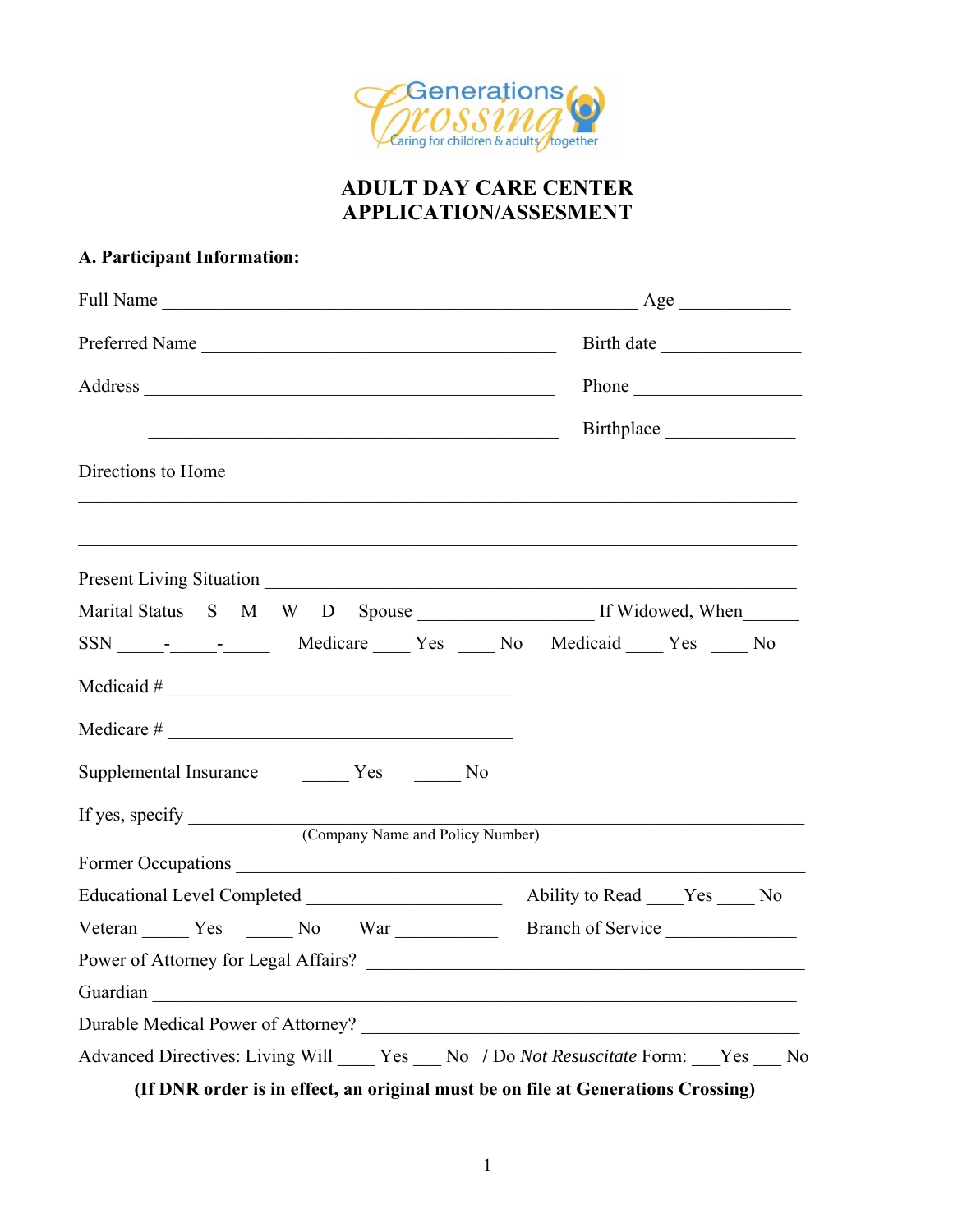# **B. Caregiver Information:**

| Name                                     | Address                    | Relationship               | List the names of two persons (other than caregivers) who may be contacted in the event of an emergency:<br>Phone (home, work, and cell) |  |
|------------------------------------------|----------------------------|----------------------------|------------------------------------------------------------------------------------------------------------------------------------------|--|
|                                          |                            |                            |                                                                                                                                          |  |
|                                          |                            |                            | $\overline{\phantom{a}}$                                                                                                                 |  |
| C. Health Information:                   |                            |                            |                                                                                                                                          |  |
|                                          |                            |                            |                                                                                                                                          |  |
|                                          |                            |                            |                                                                                                                                          |  |
|                                          |                            |                            | ,我们也不能在这里的时候,我们也不能在这里的时候,我们也不能会在这里的时候,我们也不能会在这里的时候,我们也不能会在这里的时候,我们也不能会在这里的时候,我们也不                                                        |  |
|                                          |                            |                            | Allergies                                                                                                                                |  |
|                                          |                            |                            |                                                                                                                                          |  |
|                                          |                            |                            |                                                                                                                                          |  |
|                                          |                            |                            | Dentist Phone Phone                                                                                                                      |  |
|                                          |                            |                            |                                                                                                                                          |  |
| Other Physicians Rendering Care:<br>Name | Type of Care               | Address                    | Phone#                                                                                                                                   |  |
|                                          |                            |                            |                                                                                                                                          |  |
|                                          |                            |                            |                                                                                                                                          |  |
|                                          |                            |                            | Other Services Currently Receiving (Please give agency name and phone number). Needed in Day Care?                                       |  |
|                                          |                            |                            |                                                                                                                                          |  |
|                                          |                            |                            |                                                                                                                                          |  |
| Office Use Only:                         | <b>DNR Status Reviewed</b> | Medication Policy Reviewed | Change of Clothes Policy Reviewed                                                                                                        |  |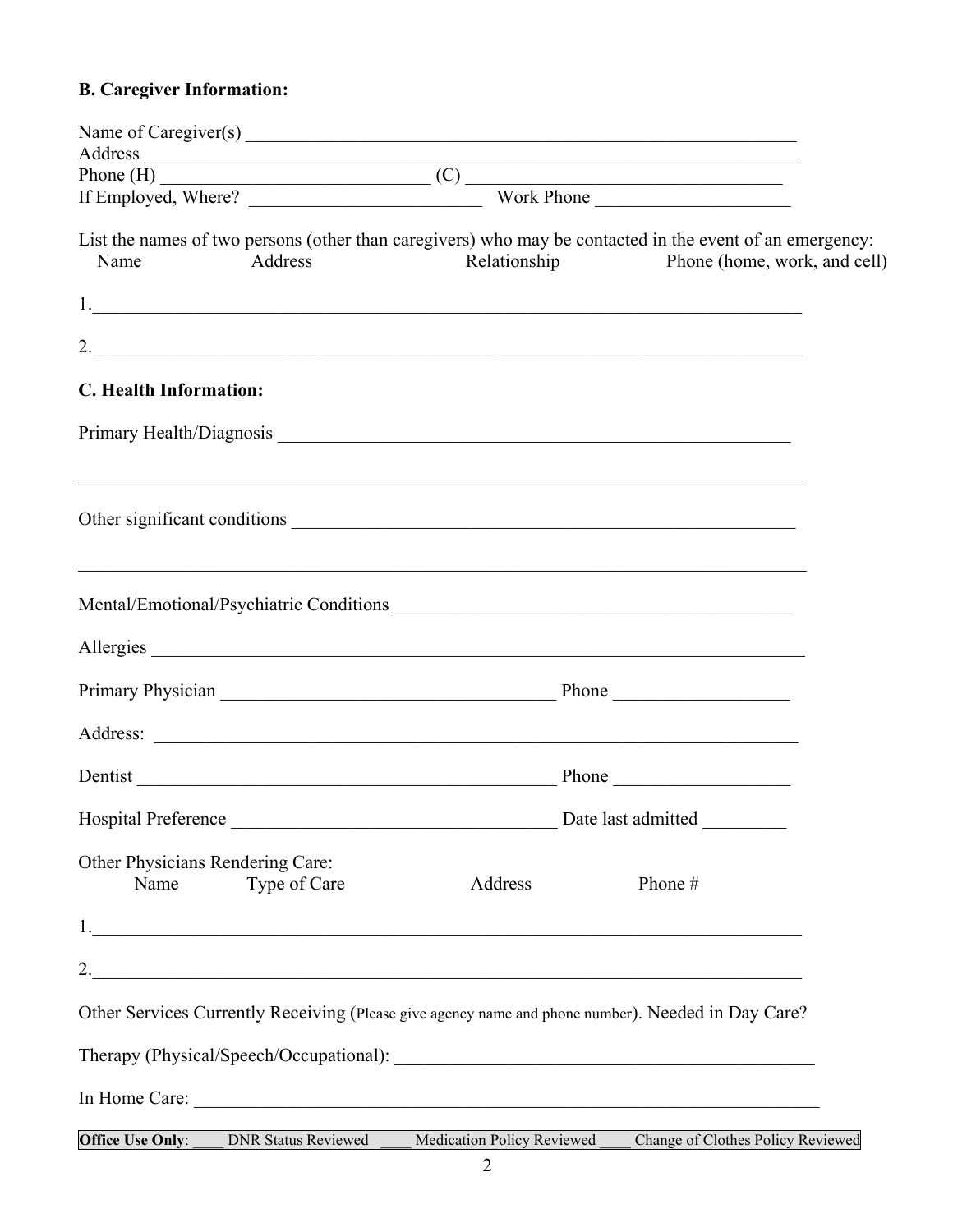#### **ACTIVITIES OF DAILY LIVING**

Please check the appropriate box.

| <b>ACTIVITY</b>       | <b>NEEDS</b><br><b>COMPLETE</b><br><b>ASSISTANCE</b> | <b>NEEDS SOME</b><br><b>HELP</b> | <b>IS ABLE TO DO</b><br>WITH USE OF<br><b>DEVICE</b> | <b>INDEPENDENT</b> |
|-----------------------|------------------------------------------------------|----------------------------------|------------------------------------------------------|--------------------|
| <b>Bathing</b>        |                                                      |                                  |                                                      |                    |
| Dressing              |                                                      |                                  |                                                      |                    |
| Transferring          |                                                      |                                  |                                                      |                    |
| Eating/Feeding        |                                                      |                                  |                                                      |                    |
| <b>Bowel</b>          |                                                      |                                  |                                                      |                    |
| <b>Bladder</b>        |                                                      |                                  |                                                      |                    |
| Walking               |                                                      |                                  |                                                      |                    |
| Wheeling              |                                                      |                                  |                                                      |                    |
| <b>Stair Climbing</b> |                                                      |                                  |                                                      |                    |
| Mobility              |                                                      |                                  |                                                      |                    |
| Meal Prep             |                                                      |                                  |                                                      |                    |
| Housekeeping          |                                                      |                                  |                                                      |                    |
| Laundry               |                                                      |                                  |                                                      |                    |
| Money                 |                                                      |                                  |                                                      |                    |
| Management            |                                                      |                                  |                                                      |                    |
| Transportation        |                                                      |                                  |                                                      |                    |
| Shopping              |                                                      |                                  |                                                      |                    |
| <b>Using Phone</b>    |                                                      |                                  |                                                      |                    |
| Home                  |                                                      |                                  |                                                      |                    |
| Maintenance           |                                                      |                                  |                                                      |                    |

Has the participant experienced any of the following behaviors?

| Wandering | es | No. | Aggression | Y es | No. | <b>Confusion</b> | ′ es | No. |
|-----------|----|-----|------------|------|-----|------------------|------|-----|
|           |    |     |            |      |     |                  |      |     |

#### **LEISURE ACTIVITIES**

Please place an  $\underline{X}$  in the space next to the activity your family member currently does or would have interest. Please write in specifics by the activities marked in the space provided.

| Animals/pets                    | Discussions         | Painting/Drawing         | Singing            |
|---------------------------------|---------------------|--------------------------|--------------------|
| Bingo                           | Exercise/Walks      | Playing an<br>Instrument | <b>Sports</b>      |
| Cards                           | Fishing             | Pool/Billiards           | Traveling (where?) |
| Children                        | Gardening           | Puzzles                  | TV Shows/Movies    |
| Cooking/Baking                  | Golf                | Reading                  | Word Games         |
| Crafts                          | Music (type)        |                          |                    |
| Dancing                         | News/Current Events | Quilting                 |                    |
| <b>Other Skills or Talents:</b> |                     |                          |                    |